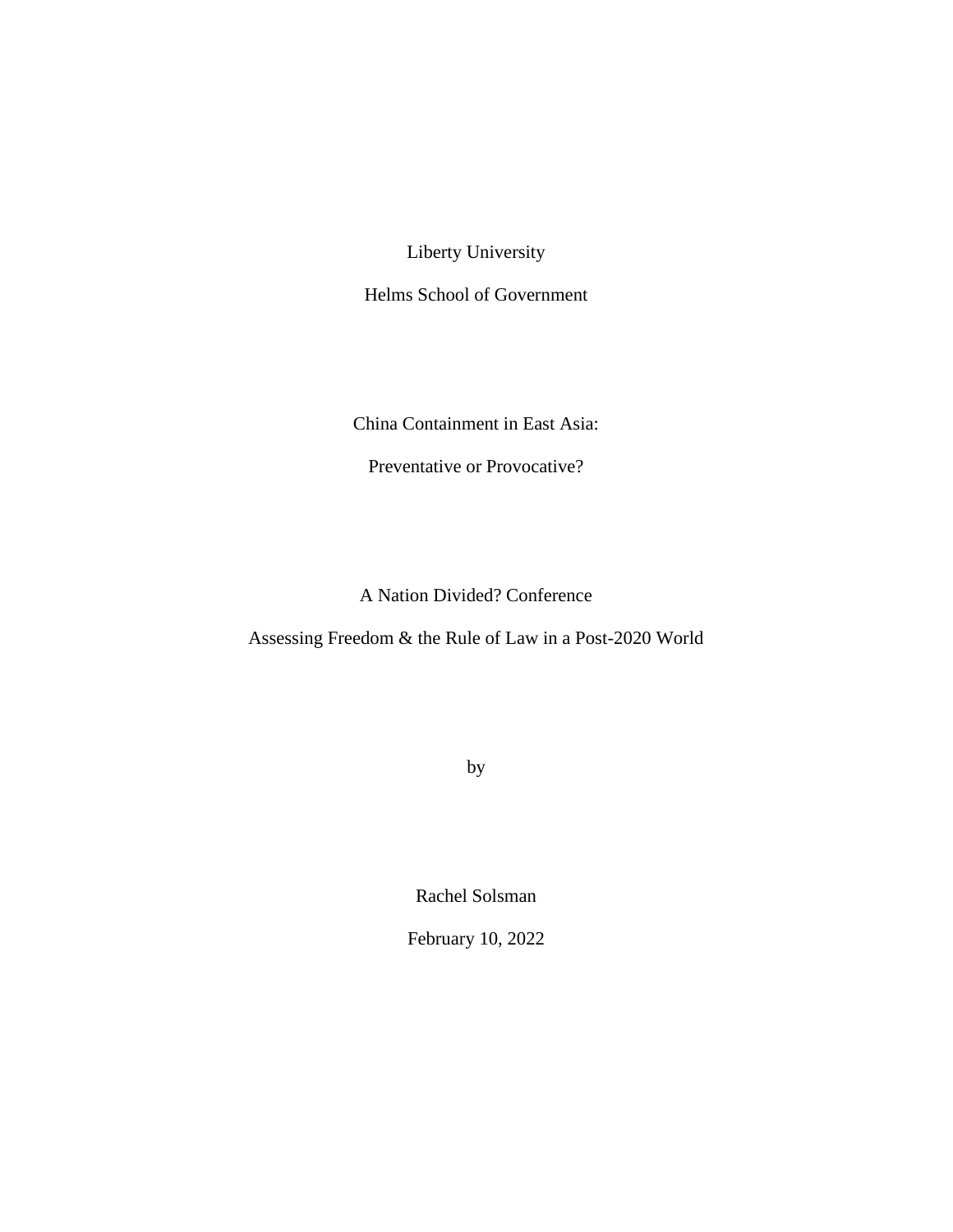## **Introduction**

Following the collapse the Soviet Union, the United States emerged victorious from the Cold War and solidified itself as the global hegemon, bringing peace and stability to the international order. However, in recent years China has begun to expand its economic, military, and diplomatic reach to establish itself as a competitor vying for power in the international sphere. In response, the United States strengthened its role as a hegemon and contained China by increasing its alliance posture and engaging in economic deterrence strategies. As tensions between the China, the United States, and its allies rise, the United States must re-evaluate its containment strategy in East Asia to prevent confrontation and war.

## **History**

## **Origin of American Alliances**

Before delving into the specifics of how the United States ought to approach China, one must understand the history of the American alliance system in East Asia and the rise of China. After World War II, the United States began to develop military alliances with other nations, beginning with the North Atlantic Treaty in April  $1949<sup>1</sup>$  Following this, the United States branched out to East Asia, forming alliances with many of the nations there as well.

In 1951, the United States and Japan signed the U.S.-Japan Mutual Security Treaty, which enforced a pacifist constitution on the Imperial Japan and allowed American troops on Japanese soil. This was the starting point for the Yoshida Doctrine, stating that Japan would rely on the United States for its security so that it could focus on rebuilding itself. The alliance's original purpose was two-fold: first, to bolster America's presence in East Asia while fighting the Korean War and the Cold War; and second, to serve as a check on Japan to ensure it did not become a revisionist military power again.<sup>2</sup>

Two years later, in 1953, the United States and South Korea signed a Mutual Defense Treaty, which stood as a bulwark against communist expansion of the Soviet Union into Asia through North Korea during the Cold War. During the Korean War, South Korean President Syngman Rhee transferred operational control of the military to the United States to win support for the war and improve its military capabilities.<sup>3</sup> This arrangement continues to this day, as a permanent American military presence remains in South Korea with an American General Officer serving as the wartime commanded over all of the military forces in the country.

In August 1951, the United States established an alliance with the Philippines through the U.S.-Philippines Mutual Defense Treaty. This became one of the first significant treaties the United States had in the Asia-Pacific and served as the cornerstone of American peace and security in the region after World War II. The United States military relationship with the Philippines has expanded throughout the years, as the two nations agreements allowing for the creation of American military bases on Filipino islands.<sup>4</sup>

In 1954, the United States and Taiwan signed the U.S.-ROC Mutual Defense Treaty to contain communist expansion into the Asia-Pacific during the Cold War. Once the United States

<sup>1</sup> U.S. Department of State, "U.S. Collective Defense Arrangements," last modified January 20, 2017, https://2009-2017.state.gov/s/l/treaty/collectivedefense/index.htm.

<sup>&</sup>lt;sup>2</sup> Michael A. Panton, "Politics, Practice and Pacifism: Revising Article 9 of the Japanese Constitution," *Asian-Pacific Law & Policy Journal* 11, no. 2 (2010): 167-172,

http://blog.hawaii.edu/aplpj/files/2011/11/APLPJ\_11.2\_panton.pdf.

<sup>3</sup> Daniel Oh, "US-Korea Military Alliance," Wilson Center, accessed September 7, 2021,

https://digitalarchive.wilsoncenter.org/resource/modern-korean-history-portal/us-korea-military-alliance. <sup>4</sup> Eleanor Albert, "The U.S.-Philippines Defense Alliance," Council on Foreign Relations, October 21,

<sup>2016,</sup> https://www.cfr.org/backgrounder/us-philippines-defense-alliance.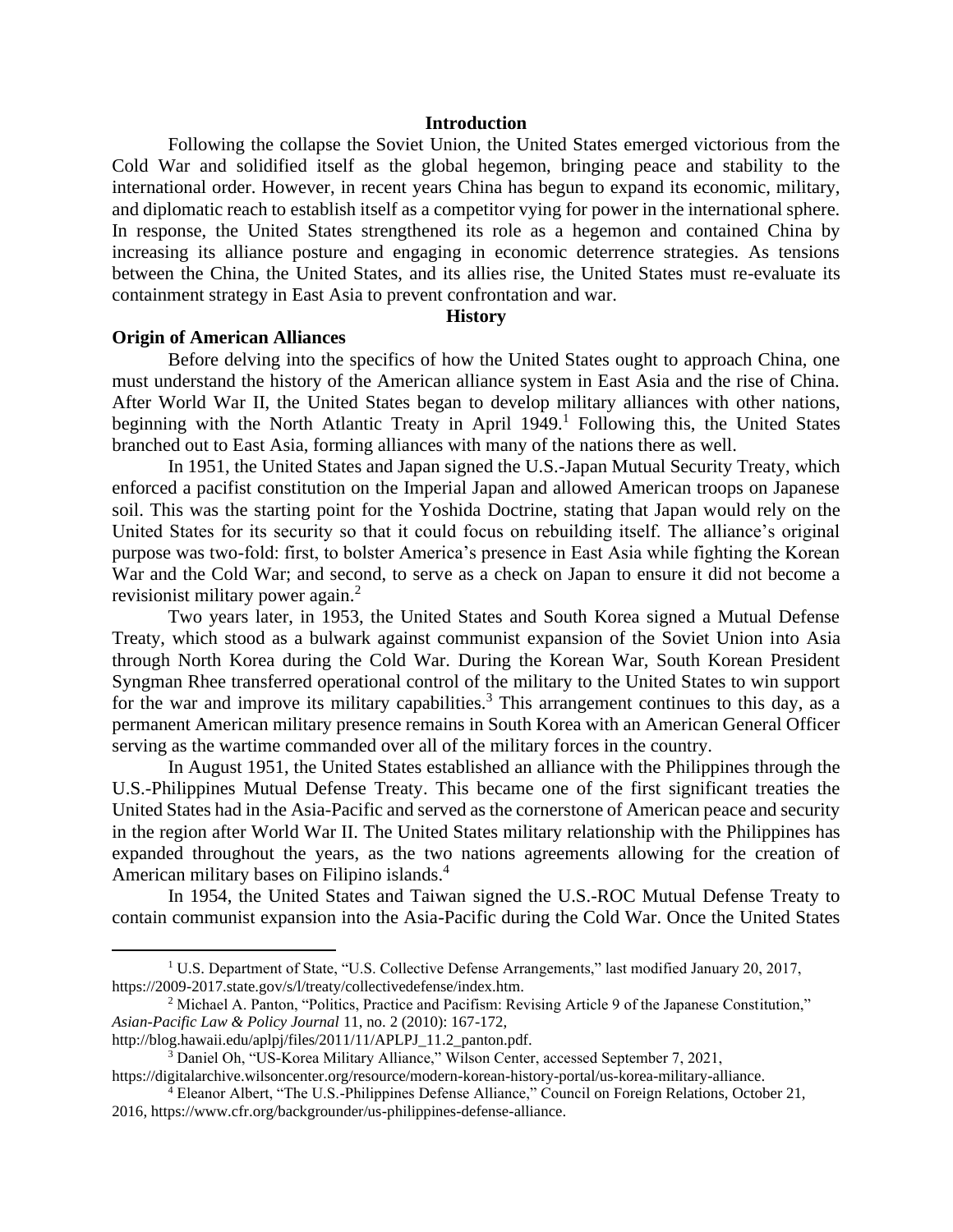formed its alliance with Taiwan, it enabled a complete network of military alliances between America and the East Asian nations to ensure democracy in the region. The signing of the 1979 Taiwan Relations Act allowed the United States to continue unofficial relations with Taiwan after President Jimmy Carter acknowledged the One China principle through maintaining commercial ties with Taiwan and engaging in substantial arms sales that are still in effect.<sup>5</sup>

# **Origin of China's Rise**

In the mid-nineteenth century, Great Britain and France launched two Opium Wars against China to force it to sell opium after China stopped trading the drug. China lost both wars and was forced to cede Hong Kong to Great Britain and open ports with other nations, including the United States. To China, this was an unequal treaty signed as a result of Western aggression, causing China to view the West, particularly the United States, in a negative light.<sup>6</sup> Although the unequal treaties established free trade policies and benefitted China's economy, they were instrumental in building resentment towards Western imperialism.

The Opium Wars were a major contributing factor to the fall of the Chinese imperial dynasty and the beginning of what is known as the Chinese Century of Humiliation. Before the Opium Wars, China was considered the world's most advanced civilization, yet fell behind the superior technology of the Western nations, which resulted in its military defeat and subsequent collapse of its economic and political system.<sup>7</sup> As a result, China began to isolate itself from other nations and focused inwardly on improving its domestic problems.

According to the Chinese Communist Party, the Century of Humiliation took place from 1849-1949. Now, Chinese President Xi Jinping has stated that his goal is for China to restore itself to the great Chinese Empire it once was and overtake the United States in the next century. This strategy has becoming known as the 100 Year Marathon, as China seeks to upend the international order in the same time it took to lose its spot on the pedestal. Xi promised that China would become a global leader in its national strength and international influence to build a stable international order so China's national rejuvenation could finally be fulfilled.<sup>8</sup>

# **Modern-Day China**

China has already taken significant advances towards overtaking the United States. Specifically, China has vastly improved its economy<sup>9</sup> and its military capabilities to match that of the United States, $10$  and is engaging in cyber activities such as espionage and cyber-attacks to steal data from the United States and threaten the American cyber infrastructure.<sup>11</sup> Additionally, China

<sup>5</sup> U.S. Department of State, "U.S. Relations With Taiwan," last modified August 31, 2018, https://www.state.gov/u-s-relations-with-taiwan.

<sup>6</sup> Michael Pillsbury, *The Hundred-Year Marathon* (New York: St. Martin's Griffin, March 15, 2016), 104, https://thehundredyearmarathon.com.

<sup>7</sup> Matt Schiavenza, "How Humiliation Drove Modern Chinese History," *The Atlantic*, October 25, 2013, https://www.theatlantic.com/china/archive/2013/10/how-humiliation-drove-modern-chinese-history/280878.

<sup>8</sup> Hal Brands, "What Does China Really Want? To Dominate the World." Bloomberg, May 20, 2020, https://www.bloomberg.com/opinion/articles/2020-05-20/xi-jinping-makes-clear-that-china-s-goal-is-to-dominatethe-world.

<sup>9</sup> Naomi Xu Elegant, "China's 2020 GDP means it will overtake U.S. as world's No. 1 economy sooner than expected," Fortune, January 18, 2021, https://fortune.com/2021/01/18/chinas-2020-gdp-world-no-1-economyus.

<sup>10</sup> Ziyu Zhang, "US-China Rivalry: who has the stronger military?," *South China Morning Post*, July 12, 2021, https://www.scmp.com/news/china/military/article/3140681/us-china-rivalry-who-has-stronger-military.

<sup>11</sup> Zach Dorfman, "China Used Stolen Data to Expose CIA Operatives in Africa and Europe," *Foreign Policy*, December 21, 2020, https://foreignpolicy.com/2020/12/21/china-stolen-us-data-exposed-cia-operatives-spynetworks.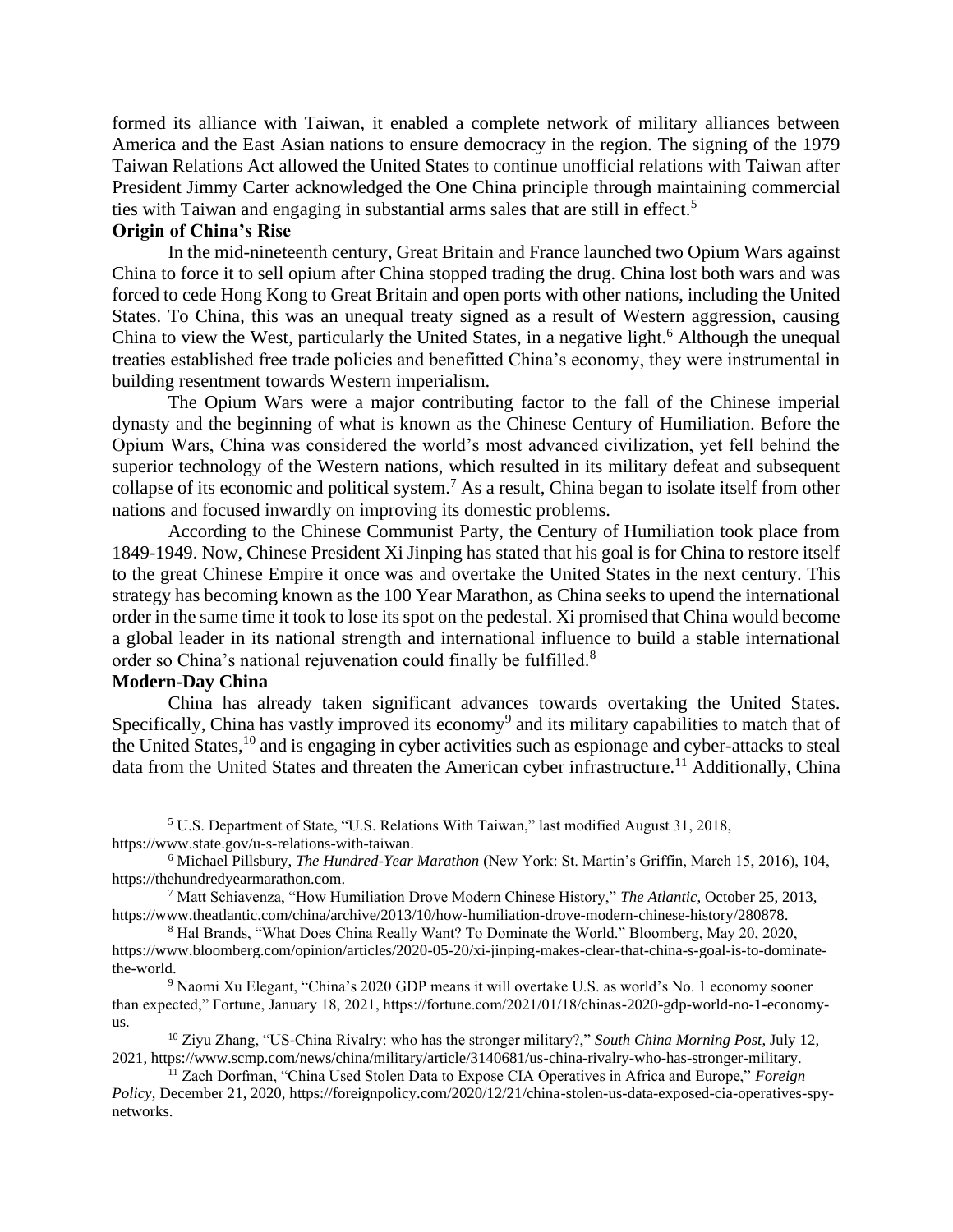has expanded its international influence by cooperation and trade with other nations through projects such as the Belt and Road initiative.<sup>12</sup>

In light of China's actions, the United States has rightly recognized the legitimate threat of China to its global hegemony. However, there are conflicting ideas of how the United States should engage China. Some, such as President Donald Trump, argue America should take a more aggressive stance toward China and treat it as an adversary to secure international influence. They have developed a growing list of grievances against China, including Chinese currency manipulation, cyber threats, and intellectual property theft. As a result, these individuals have begun to treat China as an outright enemy to preserve the current international order.<sup>13</sup>

Others, such as President Barack Obama, contend that the United States should pursue constructive engagement with China to welcome it into the international order. Some brush over its human rights abusees and aggressive territorial claims to befriend China. However, this paper proposes that a middle road between these two forms of engagement will result in a more productive relationship with China.

## **Benefits of East Asian Alliances**

The United States alliance system in East Asia is fundamental in providing peace and security in the region. During the Cold War, these alliances were essential to combatting communism from the Soviet Union. Now, their primary function is to guard against a rising China as it seeks to expand its global influence.<sup>14</sup>

# **Benefits of the Japanese Alliance**

The Japanese alliance with the United States is one of the cornerstones of American foreign policy and international relations, as trade and interregional cooperation in Asia greatly benefit from a strong American presence. However, the most crucial aspect of the alliance is its geographic location, being close to China, as it allows the United States to maintain extended deterrence in the area. To Japan, the United States alliance and assurance of protection is key to regional security and brings Japan safety and security in deterring threats from nearby nuclear-armed nations such as China and North Korea.<sup>15</sup>

## **Benefits of the South Korean Alliance**

The United States' alliance with South Korea is highly important to strategic policy in East Asia, as South Korea is located close to both China, the United States' strongest competitor, and North Korea, an upstart rival. As well. Thus, South Korea's strong military and defense capabilities hedge against threats coming at it from multiple directions. Specifically, the Terminal High Altitude Area Defense system, which serves as a vital deterrent against North Korean missile testing, is also equipped with surveillance capabilities that make it possible for the United States to keep a watchful eye on both North Korea and China.<sup>16</sup>

 $12$  Philippe Le Corre, "On China's Expanding Influence in Europe and Eurasia," Carnegie Endowment for International Peace, May 9, 2019, https://carnegieendowment.org/2019/05/09/on-china-s-expanding-influence-ineurope-and-eurasia-pub-79094.

<sup>&</sup>lt;sup>13</sup> Doug Bandow, "Why the Hawks Are Wrong about China Too," Cato Institute, November 14, 2019, https://www.cato.org/commentary/why-hawks-are-wrong-about-china-too.

<sup>&</sup>lt;sup>14</sup> Lindsey W. Ford and James Goldgeier, "Retooling America's alliances to manage the China challenge," Brookings Institution, January 25, 2021, https://www.brookings.edu/research/retooling-americas-alliances-tomanage-the-china-challenge.

<sup>&</sup>lt;sup>15</sup> Seth Cropsey and Jun Isomura, "The U.S.-Japan Alliance: Significance and Role," Hudson Institute, April 2018, https://s3.amazonaws.com/media.hudson.org/files/publications/CropseyIsomura.pdf.

<sup>16</sup> Ankit Panda, "What Is THAAD, What Does It Do, and Why Is China Mad About It?," *The Diplomat*, February 25, 2016, https://thediplomat.com/2016/02/what-is-thaad-what-does-it-do-and-why-is-china-mad-about-it.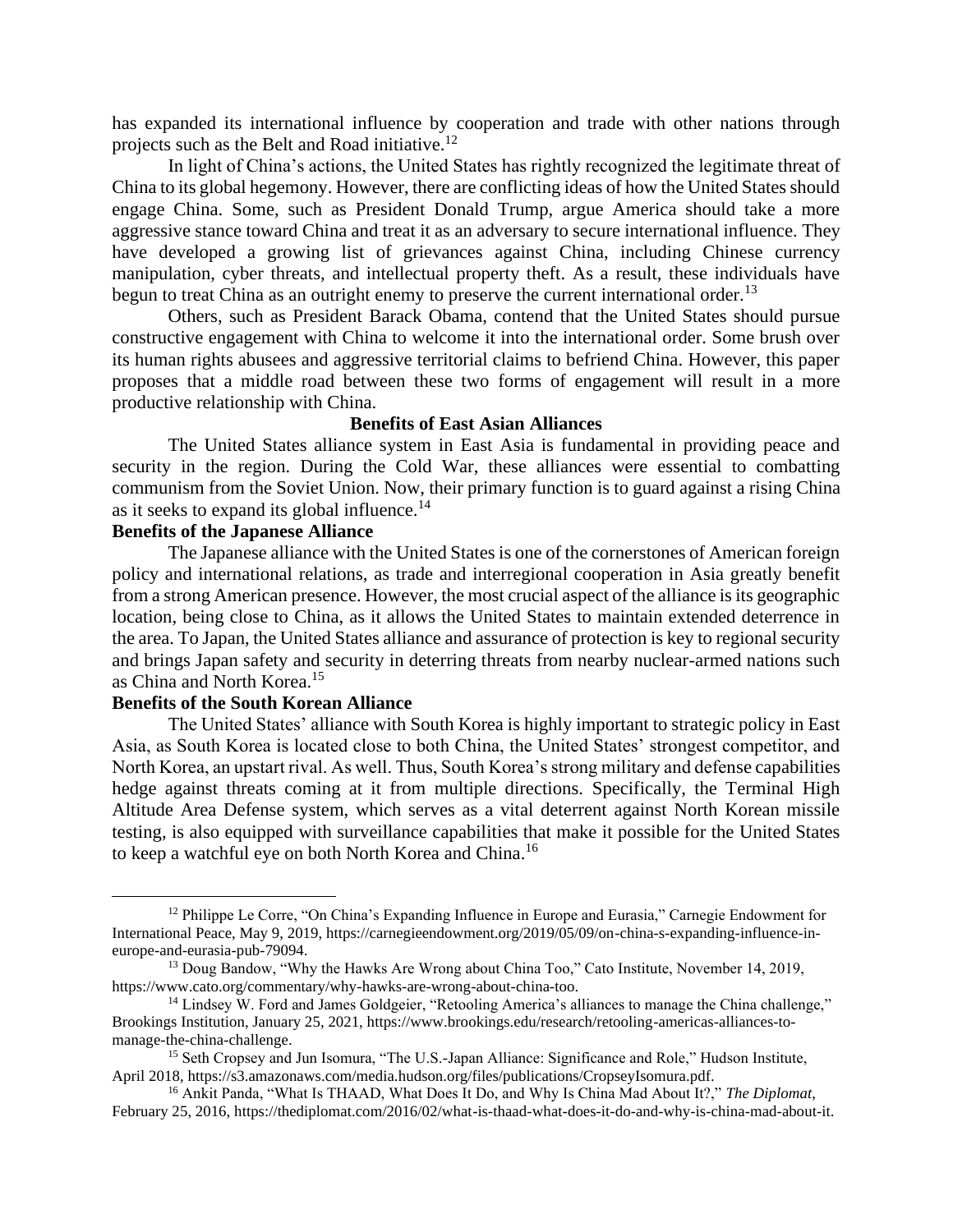## **Benefits of the Filipino Alliance**

The Filipino alliance is crucial to the American military presence in East Asia and combatting an emerging China through securing the freedom of the seas and deterring Chinese aggression in the South China Sea.<sup>17</sup> The Visiting Forces Agreement between the United States and the Philippines is vital to joint counter-terror operations, humanitarian aid, disaster relief, and military training. Ensuring a solid department for humanitarian resistance allows the Philippines to serve as a haven during times of environmental calamities that have wrecked the infrastructure of the Philippines and surrounding nations.<sup>18</sup>

# **Benefits of the Taiwanese Alliance**

After the 1979 Taiwan Relations Act, the United States ceased formal alliance operations with Taiwan yet continued unofficial diplomatic and military ties. The United States pledged to sell defense weapons to Taiwan and has stated that it regards any coercive moves by China against Taiwan as a breach of peace in East Asia.<sup>19</sup> There is a policy of strategic ambiguity between the two nations regarding to what degree the United States will support Taiwan. The main reason for the continued alliance between the United States and Taiwan is to deter Chinese aggression and demonstrate the United States' strong military power in the area.<sup>20</sup>

# **Benefits of a Cohesive East Asian Alliance Strategy**

Each of the United States' individual alliances with Japan, South Korea, the Philippines, and Taiwan are important to stability in the region, but the combination of these alliances is vital to a cohesive East Asian alliance strategy. Establishing a strong military presence in these countries allows America to continue to power project in the region and acts as a barrier surrounding China. It is only with all of the East Asian allies united that America can adequately deter China through its military presence, strong leadership, and solid strategy in the Asia-Pacific. Thus, if the United States were to abandon even one of its allies, its deterrence strategy would falter.<sup>21</sup> Although the South East Asian alliance partners of India, Australia, and Thailand are also needed for complete encirclement, they are not the main focus of this discussion.

## **Costs of East Asian Alliances**

However, the United States alliance system is not always perfect, as there are many disagreements and challenges that the nations face when determining how to ensure each countries' needs are met. Additionally, as the United States' strong presence in the area poses a threat to China, China has taken retaliatory moves such as strong economic sanctions and increased military presence in response to the allies' support against China.<sup>22</sup> In addition to costs in an abstract sense, these alliances have also had a substantial monetary toll on the United States. Thus,

<sup>&</sup>lt;sup>17</sup> Michael J. Green and Gregory B. Poling, "The U.S. Alliance with the Philippines," Center for Strategic and International Studies, December 3, 2020, https://www.csis.org/analysis/us-alliance-philippines.

<sup>18</sup> Priam Nepomuceno, "Humanitarian, disaster ops training a must for PH," *Philippines News Agency*, March 1, 2019, https://www.pna.gov.ph/articles/1063301.

<sup>19</sup> Ben Blanchard, "Timeline: U.S. arms sales to Taiwan in 2020 total \$5 billion amid China tensions," Reuters, December 7, 2020, https://www.reuters.com/article/us-taiwan-security-usa-timeline/timeline-u-s-armssales-to-taiwan-in-2020-total-5-billion-amid-china-tensions-idUSKBN28I0BF.

<sup>&</sup>lt;sup>20</sup> Malcolm Davis, "The US and its allies must ensure Taiwan doesn't fall to Beijing," Australian Strategic Policy Institute, February 11, 2021, https://www.aspistrategist.org.au/the-us-and-its-allies-must-ensure-taiwandoesnt-fall-to-beijing.

<sup>21</sup> Edward Lucas, "A China Strategy," Center for European Policy Analysis, December 7, 2020, https://cepa.org/a-china-strategy.

<sup>22</sup> Alice Su, "Beijing responds to U.S. alliances with 'wolf warrior' defiance. Will it backfire?," *Los Angeles Times*, April 26, 2021, https://www.latimes.com/world-nation/story/2021-04-26/china-us-alliances-wolfwarrior-nationalism.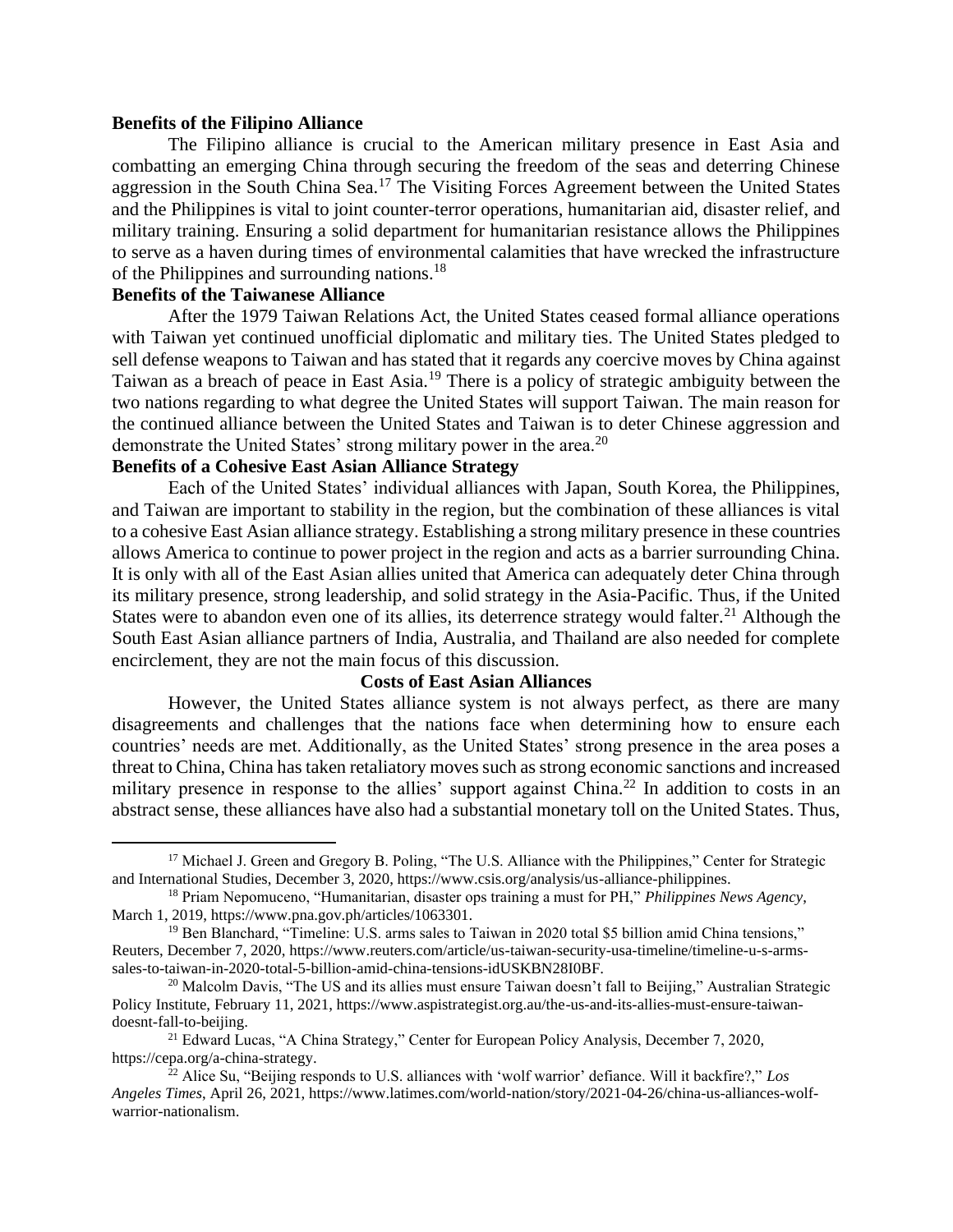the United States and its allies must also weigh the costs of maintaining the alliances as they currently exist.

## **Costs of the Japanese Alliance**

Although it provides many benefits, there are several costs to the United States as a result of the alliance with Japan. There is a substantial amount of American military spending directed toward Japan, and according to reports, the United States spent almost \$20.9 billion on defense over the past four years, while Japan spent only \$12.6 billion.<sup>23</sup> Additionally, the United States has committed to defending Japan in its territorial dispute with China over the Senkaku Islands, meaning that if confrontation over the islands broke out, America would be roped into the conflict, which would escalate to nuclear war due to high tensions and offense military postures.<sup>24</sup> If Japan became less dependent on American assistance and improved its Self-Defense Forces, it could increase domestic deterrence, allow for self-sustainability, and establish Japan as a stronger global power.<sup>25</sup>

## **Costs of the South Korean Alliance**

As for South Korea, many problems in its alliance with the United States stem from tension over burden-sharing costs. The United States spend \$13.4 billion to maintain troops in South Korea, while South Korea spent only \$5.8 billion.<sup>26</sup> Furthermore, South Korea sees the United States' hardline stance on North Korea as the barrier to improving relations on the peninsula. The United States' harsh sanctions, adversarial posture, and refusal to formally declare an end to the Korean War only increase tensions between North and South Korea, who have been seeking peninsular reunification for decades.<sup>27</sup>

## **Costs of the Filipino Alliance**

With regard to the Filipino alliance, although American commitments to assurance have been strong, Filipino guarantees wavered. Since Filipino President Rodrigo Duterte took office in 2016, the Philippines reneged on its agreements with the United States to allow troops and military exercises on the islands, and even threatened to abrogate the alliance entirely.<sup>28</sup> The Philippines began to distance itself from America and gravitate towards Russia and China, yet in spite of this, the United States recently increased its commitment to the Philippines, allocating more money to its military budget and expanding the scope of its treaty to apply to any ships or disputed Filipino territories, particularly in the South China Sea. This greatly exacerbates the potential for war between the United States and China to break out, as America pledged to respond militarily to any conflict that arises between the Philippines and China, who have been operating in each other's spheres of influence very frequently as of late. $^{29}$ 

<sup>&</sup>lt;sup>23</sup> Stephen Losey, "Here's What It Costs to Keep US Troops in Japan and South Korea," Military.com, March 23, 2021, https://www.military.com/daily-news/2021/03/23/heres-what-it-costs-keep-us-troops-japan-andsouth-korea.html.

<sup>24</sup> Steve Fetter and Jon Wolfsthal, "No First Use and Credible Deterrence," *Journal for Peace and Nuclear Disarmament* 1, no. 1 (April 9, 2018): 102-114, https://doi.org/10.1080/25751654.2018.1454257.

<sup>25</sup> Gavin Wax, "Let Japan Remilitarize," *Newsweek*, May 28, 2020, https://www.newsweek.com/let-japanremilitarize-opinion-1506873.

<sup>26</sup> John A. Tirpak, "US Pays Most of Shared Defense Costs with Japan, South Korea," *Air Force Magazine*, March 17, 2021, https://www.airforcemag.com/u-s-pays-most-of-shared-defense-costs-with-japan-south-korea.

<sup>27</sup> Ashish Kumar Sen, "It's Time for the U.S. To Rethink North Korea Policy," United States Institute of Peace, September 10, 2020, https://www.usip.org/publications/2020/09/its-time-us-rethink-north-korea-policy.

<sup>28</sup> Matthew Hughes, "Is the U.S.-Philippines Alliance Obsolete?," *National Interest*, May 24, 2021, https://nationalinterest.org/blog/skeptics/us-philippines-alliance-obsolete-185722.

<sup>&</sup>lt;sup>29</sup> Regine Cabato and Shibani Mahtani, "Pompeo promises intervention if Philippines is attacked in South China Sea amid rising Chinese militarization," *The Washington Post*, February 28, 2019,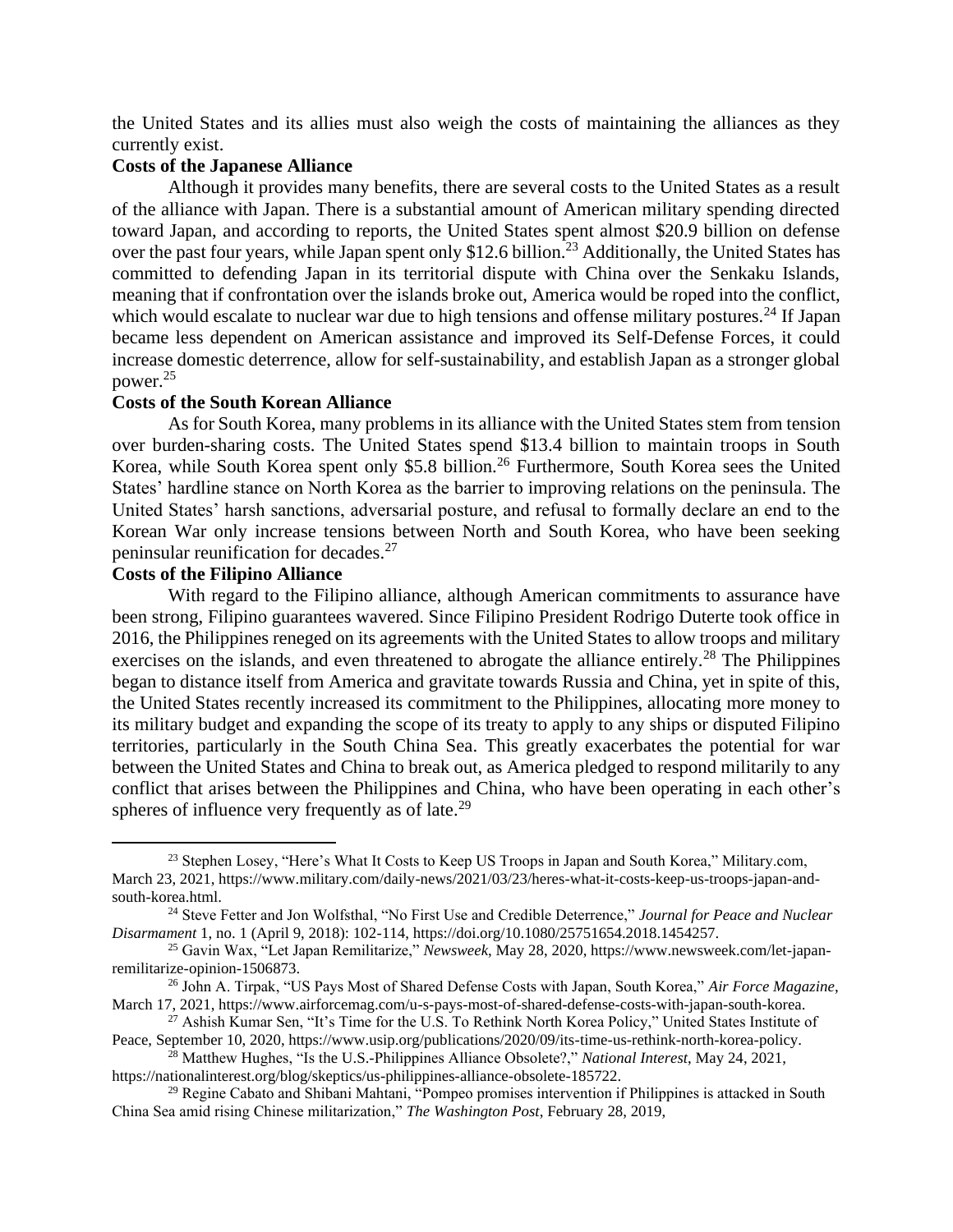## **Costs of the Taiwanese Alliance**

Concerning the alliance between the United States and Taiwan, the highest costs come from the potential for conflict over Taiwan and China. Recently, China has been modernizing its military capabilities and expanding its reach across the Asia-Pacific, while Taiwan has decreased its investment in defense infrastructure and military readiness.<sup>30</sup> With Taiwan falling behind militarily, any changes in the balance of power between the United States and China only exacerbates the likelihood that China could take steps to invade Taiwan, which would put to the test the United States' defense commitments to Taiwan. Furthermore, the United States has recently cast aside long-standing policies with China and Taiwan by abruptly lifting government decrees prohibiting interactions between American and Taiwanese diplomats, which only further increases the possibility of a conflict erupting between China, Taiwan, and the United States.<sup>31</sup>

# **Chinese Containment**

## **Methods of Containment**

In the Cold War, the United States introduced a foreign policy strategy known as containment to prevent the expansion of the Soviet Union and communism into Europe and Asia.<sup>32</sup> Since then, the United States has maintained its position of seeking to quell Chinese influence in East Asia. In recent American history, presidents have increased American military presence in the Asia-Pacific, launched trade wars, and implemented sanctions against China to prevent it from becoming a regional hegemon. $33$ 

During the presidency of George H.W. Bush, the American strategy was to prevent China from rising through military containment with doctrinal policies such as unilateralism, preemption, and missile defense.<sup>34</sup> However, this approach was inherently flawed and unsustainable, as no individual nation can adequately manage global security challenges alone. Following this, the United States shifted its containment policy to include its East Asian alliances through President Barack Obama's "Pivot to Asia." The main flaw in this strategy was that it signaled to China that the United States was taking offense actions to contain it militarily. In response to the aggressive containment policy in East Asia, China began to further modernize its military deterrence strategy to prepare for a possible conflict between it and the United States.<sup>35</sup>

After President Donald Trump took office, the containment strategy toward China took a different nature. The United States began to pursue geo-economic containment through aggressive economic sanctions to promote American economic growth, which started a trade war against China. In July 2018, the United States placed a twenty-five percent tax on \$34 billion of Chinese

https://www.washingtonpost.com/world/pompeo-promises-intervention-if-philippines-is-attacked-in-south-chinasea-amid-rising-chinese-militarization/2019/02/28/5288768a-3b53-11e9-b10b-f05a22e75865\_story.html.

<sup>&</sup>lt;sup>30</sup> Peter Coy, "Taiwan Needs to Spend More on Defense, Says a Former Diplomat," Bloomberg, April 15, 2021, https://www.bloomberg.com/news/articles/2021-04-15/taiwan-needs-to-spend-more-on-defense-says-aformer-diplomat.

<sup>&</sup>lt;sup>31</sup> Gerry Shih and Lily Kuo, "Trump upsets decades of U.S. policy on Taiwan, leaving thorny questions for Biden," *The Washington Post*, January 13, 2021, https://www.washingtonpost.com/world/asia\_pacific/trump-bidentaiwan-china/2021/01/13/1bbadee0-53c0-11eb-acc5-92d2819a1ccb\_story.html.

<sup>32</sup> Robert Wilde, "Containment: America's Plan for Communism," ThoughtCo, last modified October 29, 2018, https://www.thoughtco.com/what-was-containment-1221496.

<sup>33</sup> Francis P. Sempa, "The Case for Containing China," *The Diplomat*, June 29, 2019,

https://thediplomat.com/2019/06/the-case-for-containing-china.

<sup>34</sup> Peter Van Ness, "China's Response to the Bush Doctrine," *World Policy Journal* 21, no. 4 (Winter 2004/2005): 38, https://www.jstor.org/stable/40209934.

<sup>35</sup> Ghazala Yasmin Jalil, "China's Rise: Offensive or Defensive Realism," Institute of Strategic Studies Islamabad, April 15, 2019, http://issi.org.pk/chinas-rise-offensive-or-defensive-realism.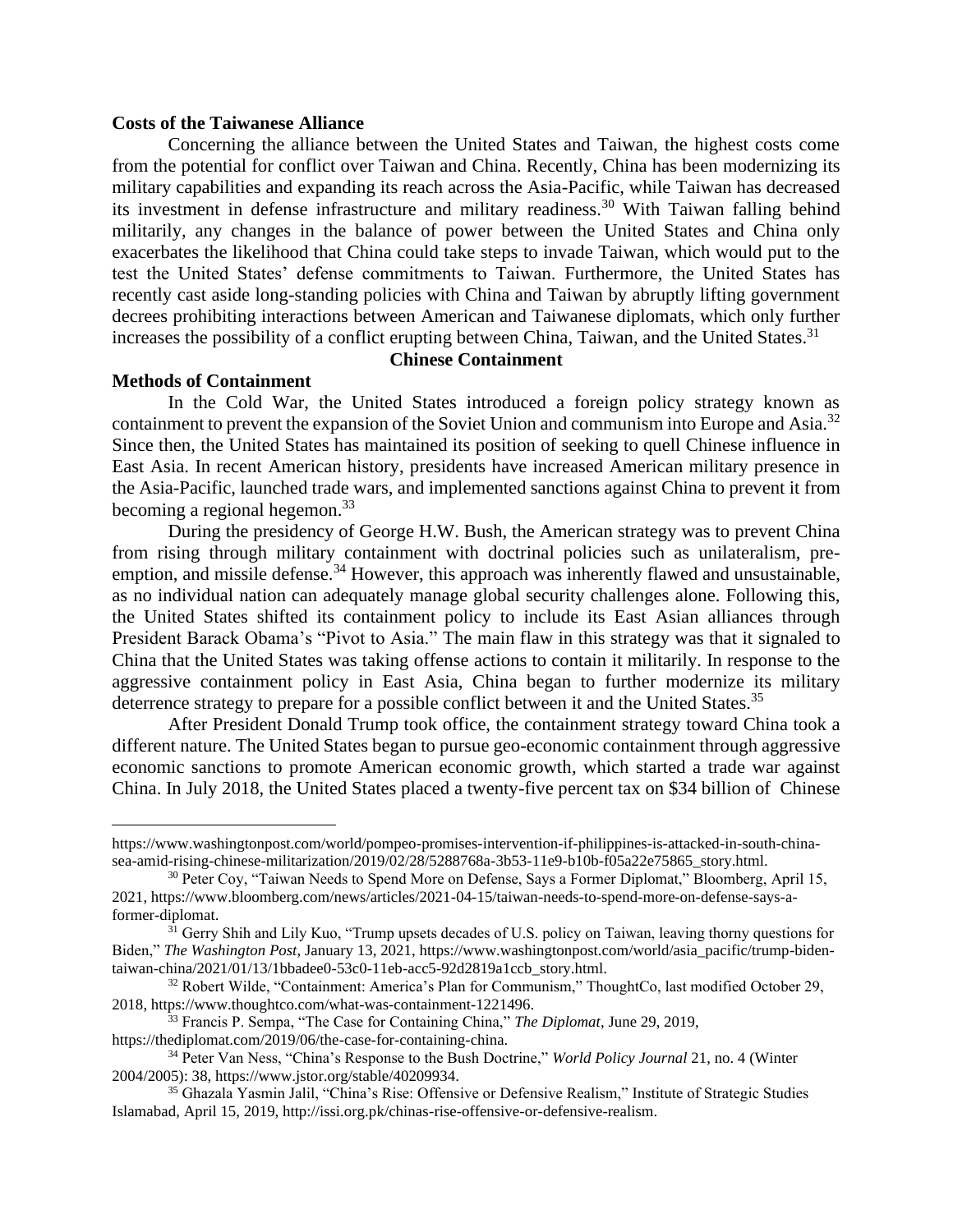imports, and China imposed a retaliatory tax of twenty-five percent tax on \$34 billion of American imports. This escalation continued, and the trade war against China shattered global norms and paved the way for America to continue to pursue more aggressive policies against China.<sup>36</sup> As for President Joe Biden, he has maintained economic sanctions and spoken out against China's continued human rights violations, recognizing that the United States is still locked in competition with China and that removing the economic penalties too soon could legitimize China's actions.<sup>37</sup> **Benefits of Containment**

Containment of China is beneficial to quell its expansionist desires and prevent it from overtaking the United States as the global hegemon. If China is to surpass the United States, many argue China will export its authoritarian and community model to other nations, which would cause others to align with its model of government and become a front to democracy and capitalism.<sup>38</sup> Through American containment of China, the United States is able to prevent China from being militaristically expansionist. If the United States were to cede hegemony to China in East Asia, China could take offensive actions in disputed territories such as the Spratly Islands, the Senkaku Islands, and Taiwan. China is seeking to increase its influence in the region through any means necessary, which requires the United States to continue to contain China.<sup>39</sup>

# **Costs of Containment**

However, the containment strategy that the United States is employing against China is highly aggressive and has caused several negative effects that can only get worse. The current containment strategy fuels mistrust and increases tensions in East Asia which amplifies the risk of unnecessary war.<sup>40</sup> Additionally, the monetary costs of containing China in East Asia have been monumental, as the United States has spent billions on increasing its military operations in the Asia-Pacific only for its allies to not improve their capabilities.<sup>41</sup> Furthermore, the United States' trade war with China has negatively affected American trade, causing economic growth to slow, business investment to halt, manufacturing plants to suffer, and farmers to lose business and go bankrupt.<sup>42</sup> China has made it clear that it is unwilling to continue to be contained by the United States, and maintaining this offense posture would put the two on a collision course.

#### **Analysis**

For the United States, one of its biggest challenges is understanding how to approach China in East Asia. The United States has employed different containment and engagement strategies throughout the years, and once again, the environment in East Asia has changed. At its disposal,

<sup>36</sup> Andrew Mullen, "US-China trade war timeline: key dates and events since July 2018," *South China Morning Post*, August 29, 2021, https://www.scmp.com/economy/china-economy/article/3146489/us-china-tradewar-timeline-key-dates-and-events-july-2018.

<sup>&</sup>lt;sup>37</sup> Katie Lobosco, "Biden has left Trump's China tariffs in place. Here's why," CNN Politics, last modified March 25, 2021, https://www.cnn.com/2021/03/24/politics/china-tariffs-biden-policy/index.html.

<sup>38</sup> Rebecca Liao, "Beware of Chinese Hegemony," *National Interest*, December 19, 2014,

https://nationalinterest.org/blog/the-buzz/beware-chinese-hegemony-11896.

<sup>39</sup> Richard Haass, "A Cold War With China Would Be a Mistake," *The Wall Street Journal*, May 7, 2020, https://www.wsj.com/articles/dont-start-a-new-cold-war-with-china-11588860761.

<sup>40</sup> Paul Heer, "Rethinking U.S. Primacy in East Asia," *National Interest*, January 8, 2019, https://nationalinterest.org/blog/skeptics/rethinking-us-primacy-east-asia-40972.

<sup>41</sup> Justin Logan, "Rhetoric Aside, America's Asian Partners Are Giving Up on Their Own Defense," *The Diplomat*, August 5, 2021, https://thediplomat.com/2021/08/rhetoric-aside-americas-asian-partners-are-giving-upon-their-own-defense.

<sup>&</sup>lt;sup>42</sup> Ryan Hass and Abraham Denmark, "More pain than gain: How the US-China trade war hurt America," Brookings Institution, August 7, 2020, https://www.brookings.edu/blog/order-from-chaos/2020/08/07/more-painthan-gain-how-the-us-china-trade-war-hurt-america.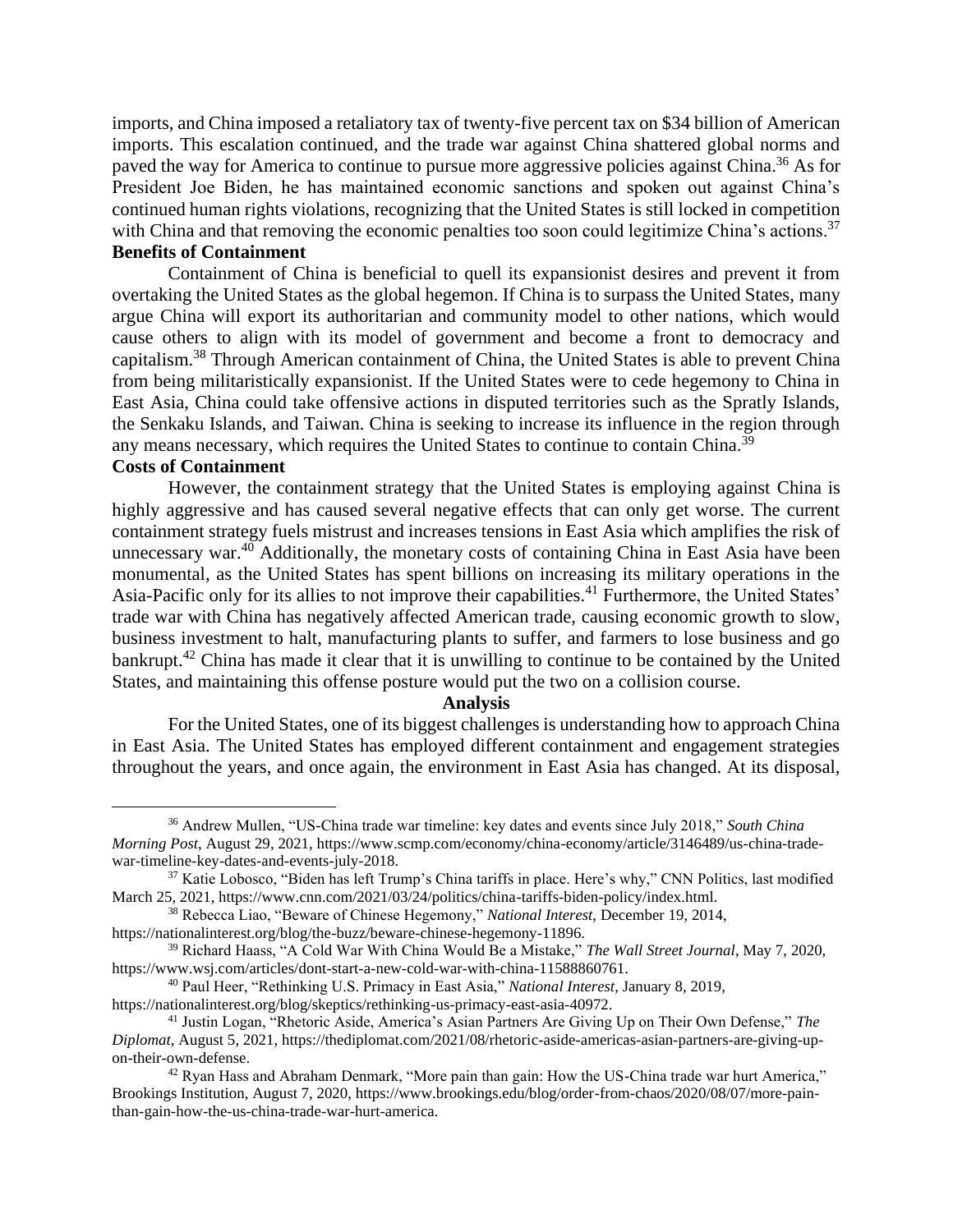the United States has strong alliances, a powerful military, and a cohesive containment strategy. Thus, the United States must determine how maintaining the status quo, increasing its commitments, and decreasing its commitments would affect the global balance of power.

## **Alliance Strategy**

Currently, the United States maintains a high degree of influence in East Asia due to its alliance strategy. If the United States were to maintain its status quo alliance strategy, it would continue to increase tensions but likely would not cause a war between the United States and China. $43$ 

Some allies, such as Japan and Taiwan, are in favor of increasing the United States' force posture in East Asia, as they view it to be necessary to prevent war. However, if the United States were to do so, this would generate an adverse reaction from China and likely cause it to attack Taiwan, drawing in the United States as well.<sup>44</sup>

One the other hand, allies such as South Korea and the Philippines are in favor of decreasing American alliance commitments to them, as they view it to be unnecessarily provocative and infringing on their ability to gain influence. If the United States were to cede East Asia to China, it would result in a hegemonic transition that could likely spark a nuclear war.<sup>45</sup> However, taking a strategic and thoughtful approach through actions such as these would likely not result in any offensive action from China.<sup>46</sup>

# **Geo-Economic Strategy**

As for its geo-economic strategy, the United States and China are still engaged in a sort of trade war, with both sides imposing sanctions on the other over political and ideological disagreements. President Biden has not removed the tariffs that President Trump placed on China, and he has begun to take offensive actions against China as well. If the United States were to remain the status quo in regard to its geo-economic strategy, there would likely not be any drastic changes to the global balance of power. The sanctions that the United States has placed on China have not had any substantial effect on the Chinese economy or military, but instead have only resulted in retaliatory sanctions against the United States.<sup>47</sup>

However, the United States could also increase its geo-economic competition against China, which could take either an offensive or a defensive form. A defensive approach would involve America imposing more sanctions and tariffs on China, yet this would be counterproductive, as not only would is negatively affect American businesses, but it would cause China to double down on its aggressive actions.<sup>48</sup> An offensive approach would require America to increase production and create supply chains in key industries such as farming and steel

<sup>43</sup> Michael T. Klare, "Is a War With China Inevitable?," *The Nation*, July 15, 2021, https://www.thenation.com/article/politics/is-a-war-with-china-inevitable.

<sup>44</sup> Michael Hunzeker and Mark Christopher, "It's Time to Talk About Taiwan," Defense One, February 24, 2020, https://www.defenseone.com/ideas/2020/02/its-time-talk-about-taiwan/163291.

<sup>45</sup> Zachary Keck, "America's Relative Decline: Should We Panic?," *The Diplomat*, January 24, 2014, https://thediplomat.com/2014/01/americas-relative-decline-should-we-panic.

<sup>46</sup> Benjamin Herscovitch, "A Balanced Threat Assessment of China's South China Sea Policy," Cato Institute, August 28, 2017, http://www.iberchina.org/files/2017/south\_china\_sea\_cato.pdf.

<sup>47</sup> Richard Nephew, "China and economic sanctions: Where does Washington have leverage?," Brookings Institution, September 2019, https://www.brookings.edu/research/china-and-economic-sanctions-where-doeswashington-have-leverage.

<sup>48</sup> Daniel R. DePetris, "Sanction China? Remember: Sanctions Rarely Succeed—And Often Backfire," Newsweek, April 17, 2020, https://www.newsweek.com/sanction-china-remember-sanctions-rarely-succeed-oftenbackfire-opinion-1498658.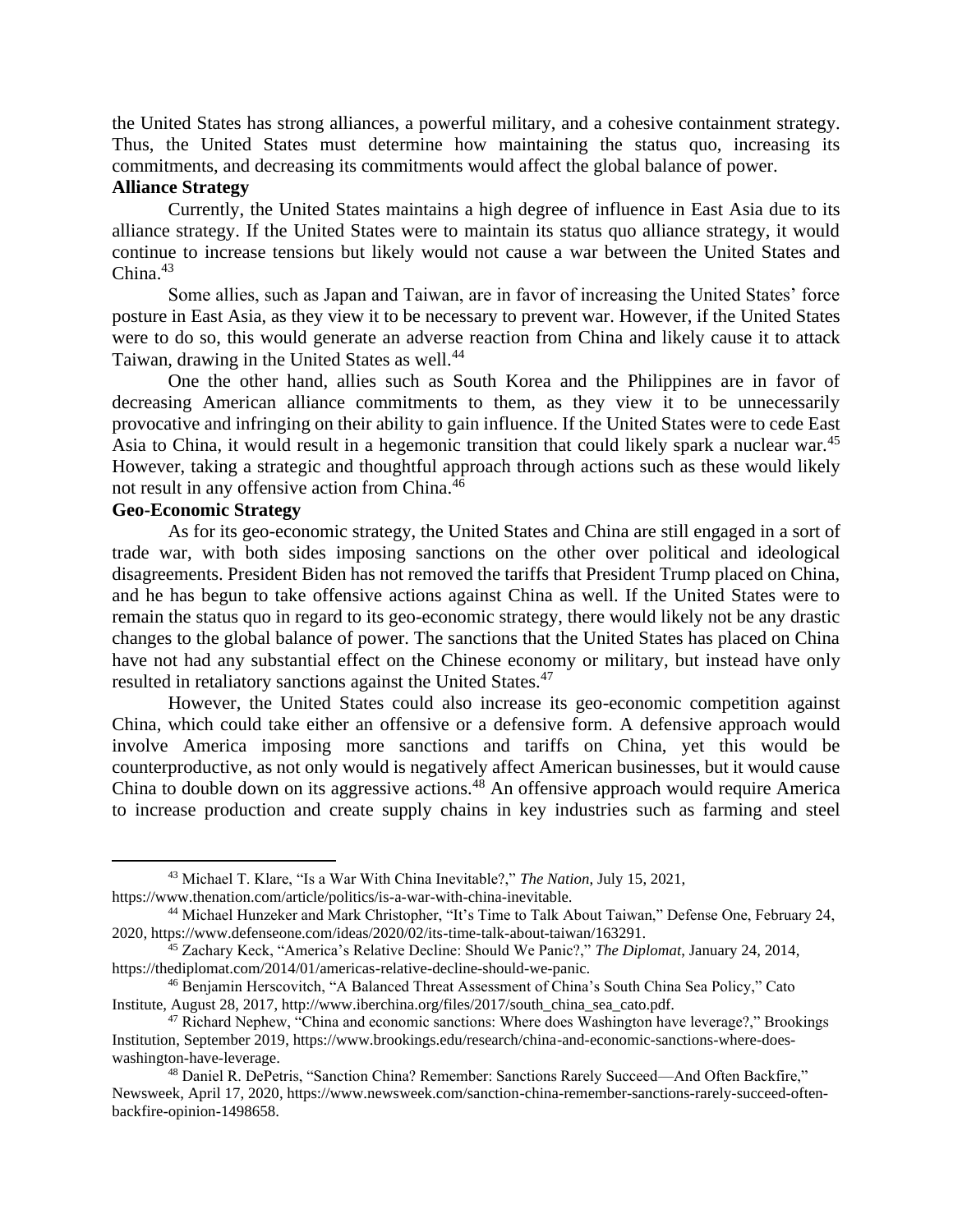manufacturing.<sup>49</sup> Thus, a defensive approach is incompatible with an offensive approach, because the defensive approach negatively impacts the American economy and workers across all sectors of the market.<sup>50</sup> An offensive approach would reinvigorate the economy and have a strong potential to allow the United States to pull ahead in the economic race with China.

Instead of approaching China as an adversary to combat, the United States could also attempt to welcome China into the international order and help its economy transition to a fully capitalist system. As China's economy is expected to quickly surpass that of every other nation, including the United States, it would be an uphill battle to attempt to mitigate China's economy and trade.<sup>51</sup> With this understanding, the United States could pursue a policy of constructive engagement with China and seek to improve its economic relationship with China.

## **Recommendations**

## **Alliance Strategy**

In regard to its alliance strategy, the United States should continue to maintain its alliances with Japan, South Korea, the Philippines, and Taiwan, yet some adjustments are necessary to benefit the United States and its allies, as well as to prevent a war from breaking out with China.

For Japan, the United States should maintain its current force posture but encourage Japan to increase its Self-Defense Forces and take a more prominent role in the alliance. This would allow Japan to ensure its defense against China and for the United States to move away from an outdated strategy of preventing Japanese expansion.<sup>52</sup>

For South Korea, the United States should decrease the number of troops stationed there and encourage South Korea to modernize its military capabilities. In doing so, South Korea would be better able to establish itself as an independent power in the Asia-Pacific and be able to take charge of its international relations with North Korea as it sees fit.<sup>53</sup>

For the Philippines, the United States should rescind its commitment to respond militarily in the event of any conflict between the Philippines and China in disputed territory in the South China Sea. This policy provokes China to test the United States' commitment, because it is not realistic that the United States would launch a war with China if Chinese boats were to come into contact with Filipino fishing vessels, and thus China would be more incentivized to do so. If the United States did respond with military action, that would cause unnecessary escalation and death. If the United States did not respond, China would reveal that American commitments cannot be trusted and weaken American influence. In solidifying the alliance as something to be believed, it will prevent China from taking aggressive actions toward the Philippines.<sup>54</sup>

<sup>49</sup> Peter Morici, "Opinion: How to win the trade war with China," Market Watch, September 14, 2019, https://www.marketwatch.com/story/how-to-win-the-trade-war-with-china-2019-09-03.

<sup>50</sup> Craig Allen, "U.S.-China trade dispute harms Americans," Politico, June 24, 2021,

https://www.politico.com/newsletters/politico-china-watcher/2021/06/24/us-china-trade-dispute-harms-americans-493351.

<sup>51</sup> Nicholas R. Lardy, "U.S.-China Economic Relations: Implications for U.S. Policy," Brookings Institution, April 25, 2001, https://www.brookings.edu/testimonies/u-s-china-economic-relations-implications-for-us-policy.

<sup>52</sup> Ian Henderson, "Why the US Should Encourage a Militarized Japan," *Epoch Times*, November 15, 2018, https://www.theepochtimes.com/why-the-us-should-encourage-a-militarized-japan\_2716668.html.

<sup>53</sup> Kathryn Botto, "Why Doesn't South Korea Have Full Control Over Its Military?," Carnegie Endowment for International Peace, August 21, 2019, https://carnegieendowment.org/2019/08/21/why-doesn-t-south-koreahave-full-control-over-its-military-pub-79702.

<sup>54</sup> Robert D. Williams, "What did the US accomplish with its South China Sea legal statement?," Brookings Institution, July 22, 2020, https://www.brookings.edu/blog/order-from-chaos/2020/07/22/what-did-the-usaccomplish-with-its-south-china-sea-legal-statement.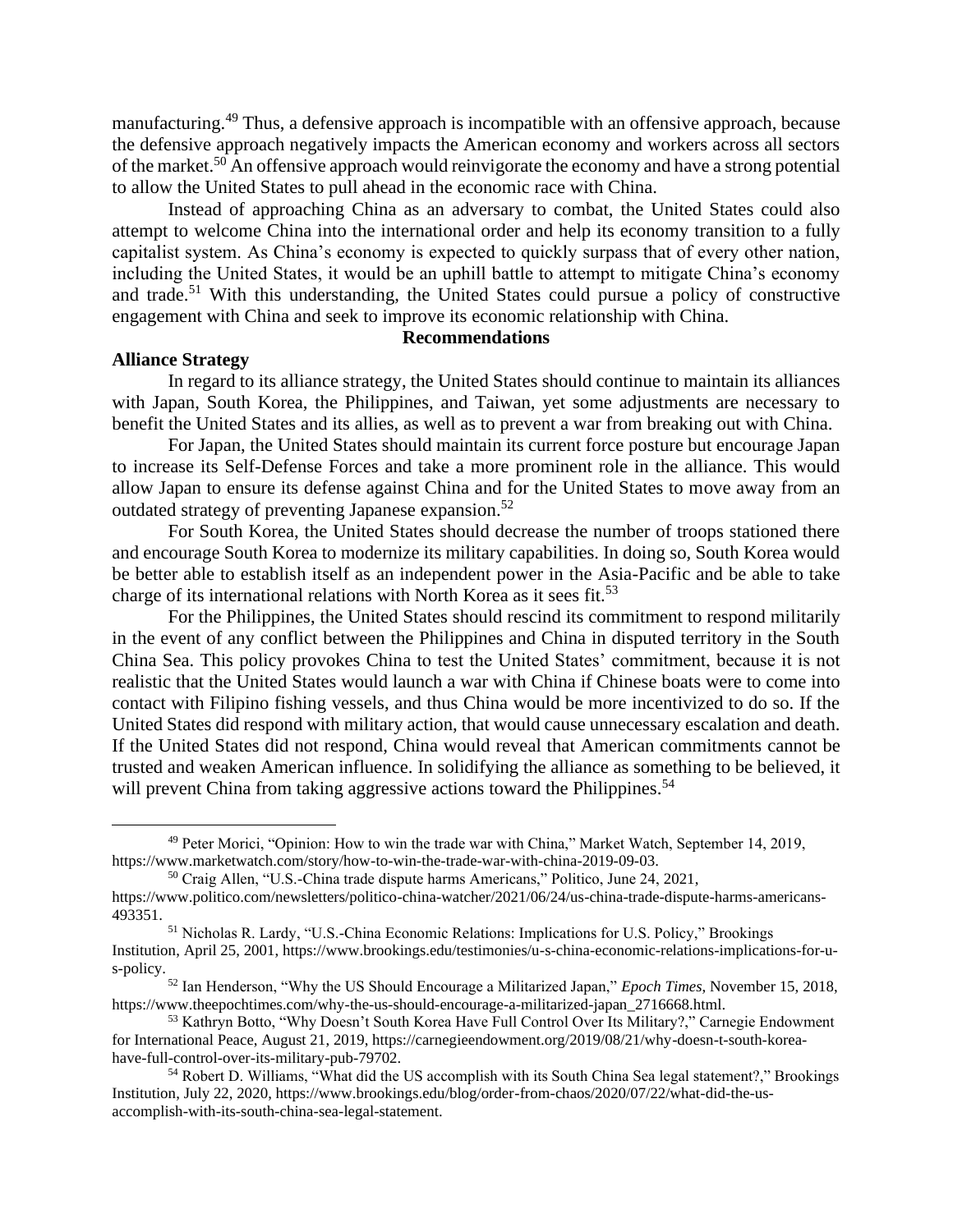For Taiwan, the United States should make explicit its commitment to defend Taiwan in the event of a Chinese invasion, as establishing a clear guideline with China will deter China from invading Taiwan because China does not want to get into a full-on war with the United States. Additionally, China would trust the American commitment to defend Taiwan if the United States decreased its uncredible commitments and made explicit its commitment to Taiwan. In doing so, the United States can further deter Chinese aggression and signal its commitment to protecting democracy and freedom.<sup>55</sup>

# **Geo-Economic Strategy**

As for its geo-economic strategy, there are several actions that the United States should take. First, the United States should clarify the sanctions that it is imposing on China and the justifications for doing so. This would decrease the ambiguity surrounding which sectors of the economy the United States is targeting, and give China further clarity as to what actions could be taken to reduce the sanctions.<sup>56</sup> Second, the United States should make efforts to improve the American economy through opening its markets and promoting domestic manufacturing, couples with economic incentives. In doing so, America would be able to grow its economy and lessen its reliance on China for trade.<sup>57</sup> Third, the United States should work with its allies in Asia to develop a strong international order and promote fair trade. In cooperating with its allies, the United States can continue to demonstrate its commitment to these nations and to democracy.<sup>58</sup> Through these actions, the United States can improve its economy and the economy of its allies while being able to continue to hold China accountable for its actions.

#### **Allied Assurance**

In taking these actions, the United States would be able to prevent a war with China and grow its economy without sacrificing the trust and support of its allies in East Asia. These policies are specifically tailored to the wants and needs of each ally and demonstrates the confidence and appreciation that the United States has for its allies. By taking a step back in Japan and South Korea, the United States will allow those two nations to have a more substantial role in the formation of their military and increased standing in the international arena. For the Philippines, the United States will continue to protect the country while adjusting its policy so as to not unnecessarily cause war. For Taiwan, the United States will end its policy of ambiguity and make clear that it intends to defend Taiwan. China would not view the United States' actions in Japan, South Korea, or the Philippines as aggressive, as the United States is allowing its allies to have a stronger role in their partnerships. The only action that might cause backlash from China would be the United States' declaration to protect Taiwan. However, China is already operating as if the United States would come to Taiwan's defense in the event of an invasion, meaning that the only thing this policy would do it make explicit to everyone the United States' intentions.<sup>59</sup>

<sup>55</sup> George F. Will, "Opinion: 'Strategic ambiguity' is no longer a prudent U.S. policy on Taiwan," *The Washington Post*, July 2, 2021, https://www.washingtonpost.com/opinions/2021/07/02/strategic-ambiguity-is-nolonger-prudent-us-policy-taiwan.

<sup>56</sup> Jordan Brunner and Emily Weinstein, "The Strategic and Legal Implications of Biden's New China Sanctions," Lawfare, June 18, 2021, https://www.lawfareblog.com/strategic-and-legal-implications-bidens-newchina-sanctions.

<sup>57</sup> William G. Gale and Grace Edna, "Economic relief and stimulus: Good progress but more work to do," Brookings Institution, December 16, 2020, https://www.brookings.edu/research/economic-relief-and-stimulus-goodprogress-but-more-work-to-do.

<sup>&</sup>lt;sup>58</sup> David Dollar and Ryan Hass, "Getting the China challenge right," Brookings Institution, January 5, 2021, https://www.brookings.edu/research/getting-the-china-challenge-right.

<sup>59</sup> Joshua Rovner, "Ambiguity Is a Fact, Not a Policy," War on the Rocks, July 22, 2021, https://warontherocks.com/2021/07/ambiguity-is-a-fact-not-a-policy.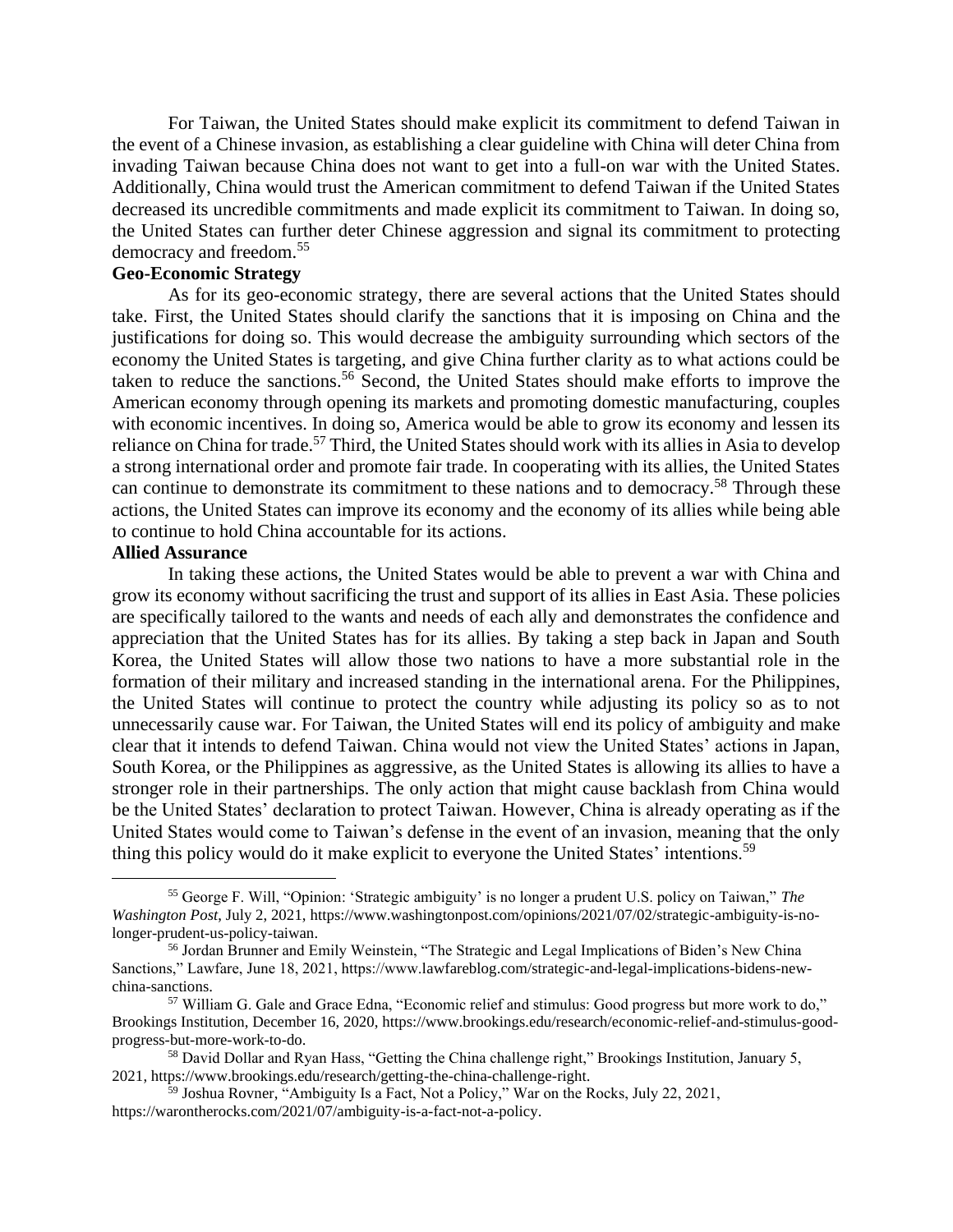## **Adversarial Deterrence**

However, by no means does this mean that the United States would give up on its overall deterrence policy against China. The United States is not abandoning any of its allies, and is in fact recommitting to Taiwan, which is one of the most contentious issues between the United States and China. Rather, the United States is backing down from its uncredible commitments to make certain to China what it will protect and what it will not protect. In doing so, the United States will increase its deterrence and international credibility through only defending what it can and will actually defend. $60$  In regard to its geo-economic strategy, the United States is continuing its containment and deterrence posture against China by maintaining its economic sanctions against it. This will signal to China that although the United States is not wholly opposed to China joining the international order, it is still expected to follow international norms such as democracy, protection of human rights, and freedom of speech.

Furthermore, even if China were to surpass the United States economically, it would not spell the end of American global hegemony.<sup>61</sup> China still faces several struggles, including its internal political issues as a result of its one-party Communist system, and its geographical issues through competitions from neighboring countries such as India and Russia. Thus, even with the United States decreasing some of it alliance commitments to its partners in East Asia, there is no need for the United States to fear the decline of its influence internationally, as it will still remain the dominant power.

## **Conclusion**

Throughout the past few decades, China has solidified itself as the United States' primary competitor in terms of military, economy, and international influence. In response, the United States has pursued a policy of containment through anchoring its alliances with Japan, South Korea, the Philippines, and Taiwan, and through imposing economic sanctions on China. Now, the time has come for the United states to re-evaluate its current posture in East Asia and to determine how to best prevent war with China. To do so, the United States needs to improve its alliance strategy and its geo-economic strategy. Concerning its alliances, the United States must allow its allies to take a stronger role in security their military and security and resolve ambiguity about what the United States will defend. As for its geo-economic strategy, the United States must build up its economy and work together with its East Asian allies to create a global economy with strong international norms to allow China to integrate itself into the current system of power. In doing so, the United States will be able to assure its allies of its strong commitment to them, deter China from taking provocative actions in East Asia, and prevent war from occurring.

<sup>60</sup> Peter Beinart, "America Needs an Entirely New Foreign Policy for the Trump Age," *The Atlantic*, September 16, 2018, https://www.theatlantic.com/ideas/archive/2018/09/shield-of-the-republic-a-democraticforeign-policy-for-the-trump-age/570010.

 $<sup>61</sup>$  Ashok Swain, "China's economy and military can overtake US, but it still won't become global</sup> superpower," *The Print*, January 21, 2021, https://theprint.in/opinion/chinas-can-overtake-us-but-it-still-wontbecome-global-superpower/588718.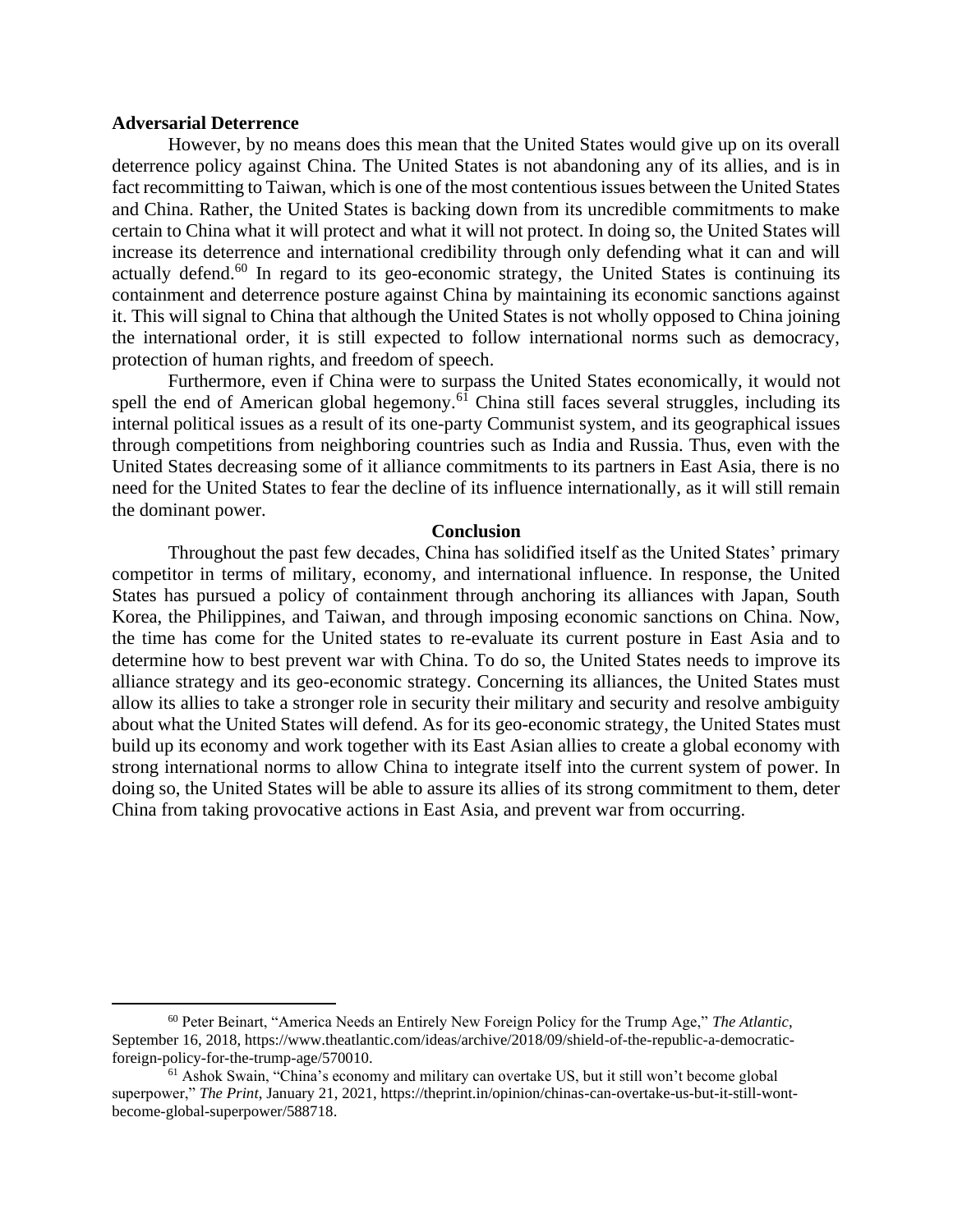# **Bibliography**

- Albert, Eleanor. "The U.S.-Philippines Defense Alliance." Council on Foreign Relations, October 21, 2016. https://www.cfr.org/backgrounder/us-philippines-defense-alliance.
- Allen, Craig. "U.S.-China trade dispute harms Americans." Politico, June 24, 2021. https://www.politico.com/newsletters/politico-china-watcher/2021/06/24/us-china-tradedispute-harms-americans-493351.
- Bandow, Doug. "Why the Hawks Are Wrong about China Too." Cato Institute, November 14, 2019. https://www.cato.org/commentary/why-hawks-are-wrong-about-china-too.
- Beinart, Peter. "America Needs an Entirely New Foreign Policy for the Trump Era." *The Atlantic*, September 16, 2018. https://www.theatlantic.com/ideas/archive/2018/09/shieldof-the-republic-a-democratic-foreign-policy-for-the-trump-age/570010.
- Blanchard, Ben. "Timeline: U.S. arms sales to Taiwan in 2020 total \$5 billion amid China tensions." Reuters, December 7, 2020. https://www.reuters.com/article/us-taiwansecurity-usa-timeline/timeline-u-s-arms-sales-to-taiwan-in-2020-total-5-billion-amidchina-tensions-idUSKBN28I0BF.
- Botto, Kathryn. "Why Doesn't South Korea Have Full Control Over Its Military?" Carnegie Endowment for International Peace, August 21, 2019. https://carnegieendowment.org/ 2019/08/21/why-doesn-t-south-korea-have-full-control-over-its-military-pub-79702.
- Brands, Hal. "What Does China Really Want? To Dominate the World." Bloomberg, May 20, 2020. https://www.bloomberg.com/opinion/articles/2020-05-20/xi-jinping-makes-clearthat-china-s-goal-is-to-dominate-the-world.
- Brunner, Jordan, and Emily Weinstein. "The Strategic and Legal Implications of Biden's New China Sanctions." Lawfare, June 18, 2021. https://www.lawfareblog.com/strategic-andlegal-implications-bidens-new-china-sanctions.
- Cabato, Regine, and Shibani Mahtani. "Pompeo promises intervention if Philippines is attacked in South China Sea amid rising Chinese militarization." *The Washington Post*, February 28, 2019. https://www.washingtonpost.com/world/pompeo-promises-intervention-ifphilippines-is-attacked-in-south-china-sea-amid-rising-chinese-militarization/2019/02/28/ 5288768a-3b53-11e9-b10b-f05a22e75865\_story.html.
- Coy, Peter. "Taiwan Needs to Spend More on Defense, Says a Former Diplomat." Bloomberg, April 15, 2021. https://www.bloomberg.com/news/articles/2021-04-15/taiwan-needs-tospend-more-on-defense-says-a-former-diplomat.
- Cropsey, Seth, and Jun Isomura. "The U.S.-Japan Alliance: Significance and Role." Hudson Institute, April 2018. https://s3.amazonaws.com/media.hudson.org/files/publications/ CropseyIsomura.pdf.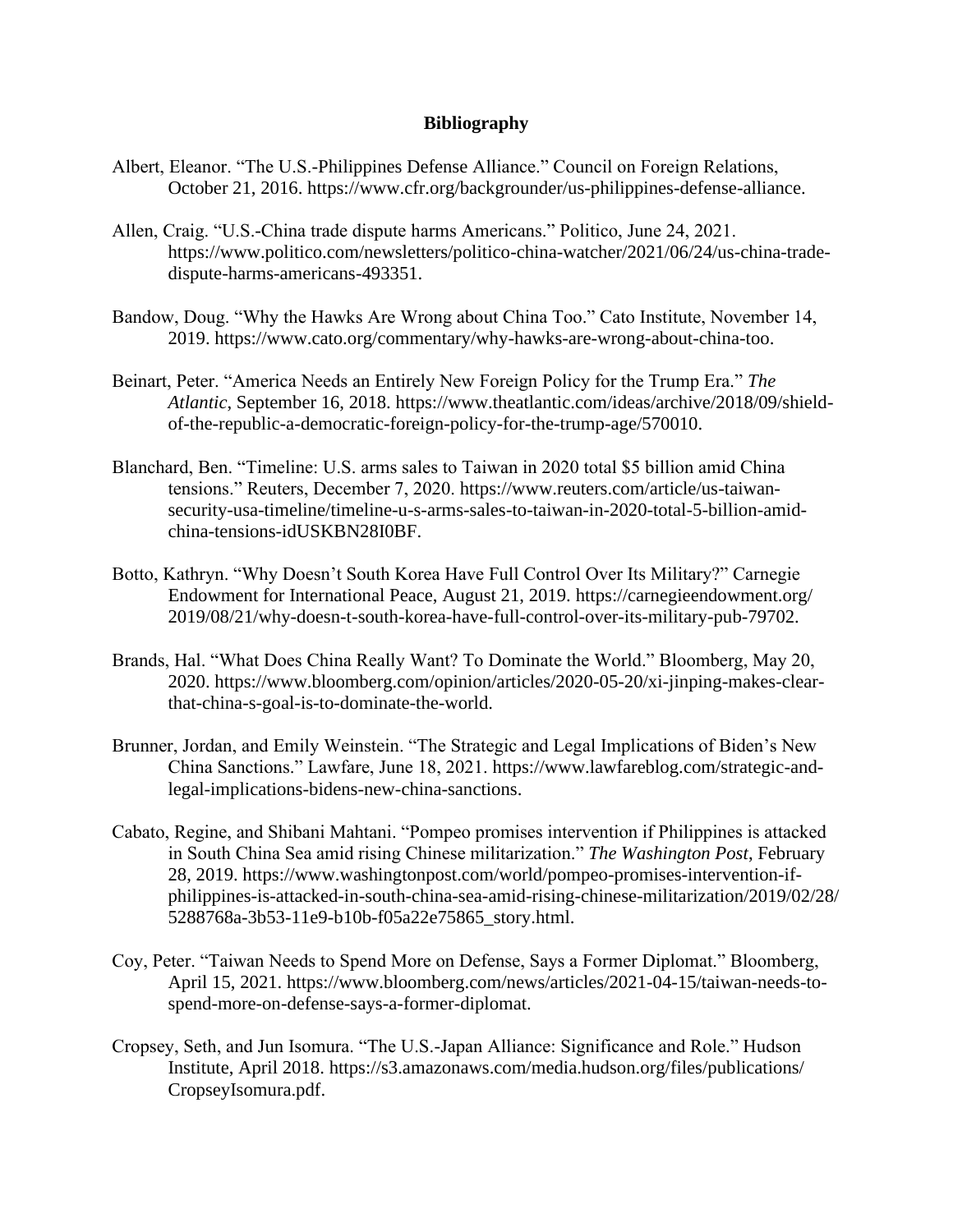- Davis, Malcolm. "The US and its allies must ensure Taiwan doesn't fall to Beijing." Australian Strategic Policy Institute, February 11, 2021. https://www.aspistrategist.org.au/the-usand-its-allies-must-ensure-taiwan-doesnt-fall-to-beijing.
- DePetris, Daniel R. "Sanction China? Remember, Sanctions Rarely Succeed—And Often Backfire." *Newsweek*, April 17, 2020. https://www.newsweek.com/sanction-chinaremember-sanctions-rarely-succeed-often-backfire-opinion-1498658.
- Dollar, David, and Ryan Hass. "Getting the China challenge right." Brookings Institution, January 25, 2021. https://www.brookings.edu/research/getting-the-china-challenge-right.
- Dorfman, Zach. "China Used Stolen Data to Expose CIA Operatives in Africa and Europe." *Foreign Policy*, December 21, 2020. https://foreignpolicy.com/2020/12/21/china-stolenus-data-exposed-cia-operatives-spy-networks.
- Elegant, Naomi Xu. "China's 2020 GDP means it will overtake the U.S. as world's No. 1 economy sooner than expected." Fortune, January 18, 2021. https://fortune.com/ 2021/01/18/chinas-2020-gdp-world-no-1-economy-us.
- Fetter, Steve, and Jon Wolfsthal. "No First Use and Credible Deterrence." *Journal for Peace and Nuclear Disarmament* 1, no. 1 (April 9, 2018): 102-114. https://doi.org/10.1080/25751654.2018.1454257.
- Ford, Lindsey W., and James Goldgeier. "Retooling America's alliances to manage the China challenge." Brookings Institution, January 25, 2021. https://www.brookings.edu/ research/retooling-americas-alliances-to-manage-the-china-challenge.
- Gale, William G., and Grace Edna. "Economic relief and stimulus: Good progress but more work to do." Brookings Institution, December 16, 2020. https://www.brookings.edu/research/ economic-relief-and-stimulus-good-progress-but-more-work-to-do.
- Green, Michael J., and Gregory B. Poling. "The U.S. Alliance with the Philippines." Center for Strategic and International Studies, December 3, 2020. https://www.csis.org/analysis/usalliance-philippines.
- Haass, Richard. "A Cold War With China Would Be a Mistake." *The Wall Street Journal*, May 7, 2020. https://www.wsj.com/articles/dont-start-a-new-cold-war-with-china-11588860761.
- Heer, Paul. "Rethinking U.S. Primacy in East Asia." *National Interest*, January 8, 2019. https://nationalinterest.org/blog/skeptics/rethinking-us-primacy-east-asia-40972.
- Henderson, Ian. "Why the United States Should Encourage a Militarized Japan." *Epoch Times*, November 15, 2018. https://www.theepochtimes.com/why-the-us-should-encourage-amilitarized-japan\_2716668.html.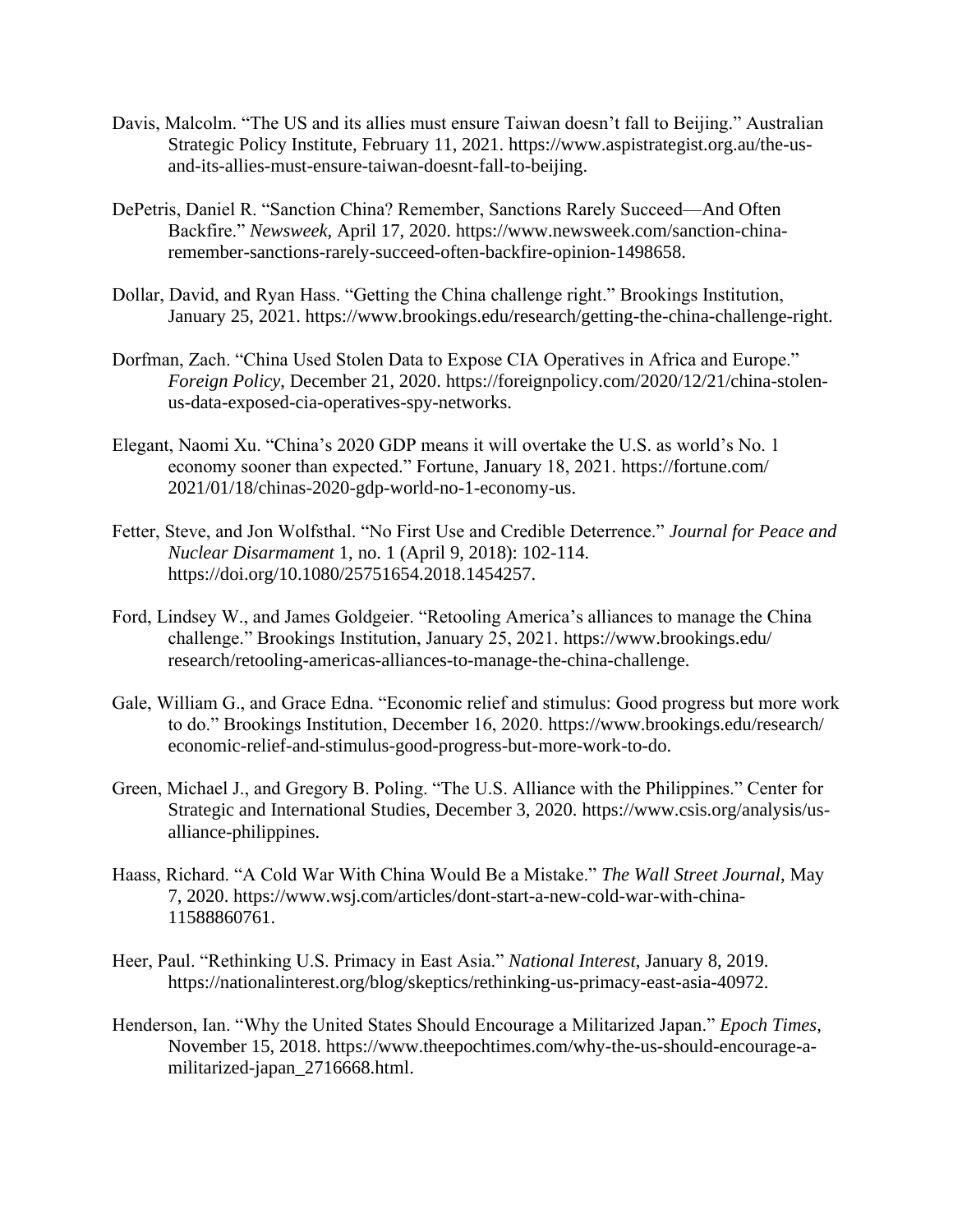- Herscovitch, Benjamin. "A Balanced Threat Assessment of China's South China Sea Policy." Cato Institute, August 28, 2017. http://www.iberchina.org/files/2017/south\_china\_sea\_ cato.pdf.
- Hughes, Matthew. "Is the U.S.-Philippines Alliance Obsolete?" *National Interest*, May 24, 2021. https://nationalinterest.org/blog/skeptics/us-philippines-alliance-obsolete-185722.
- Hunzeker, Michael, and Mark Christopher. "It's Time to Talk About Taiwan." Defense One, February 24, 2020. https://www.defenseone.com/ideas/2020/02/its-time-talk-abouttaiwan/163291.
- Jalil, Ghazala Yasmin. "China's Rise: Offensive or Defensive Realism." Institute of Strategic Studies Islamabad, April 15, 2019. http://issi.org.pk/chinas-rise-offensive-or-defensiverealism.
- Keck, Zachary. "America's Relative Decline: Should We Panic?" *The Diplomat*, January 24, 2014. https://thediplomat.com/2014/01/americas-relative-decline-should-we-panic.
- Klare, Michael T. "Is a War With China Inevitable?" *The Nation*, July 15, 2021. https://www.thenation.com/article/politics/is-a-war-with-china-inevitable.
- Lardy, Nicholas R. "U.S.-China Economic Relations: Implications for U.S. Policy." Brookings Institution, April 25, 2001. https://www.brookings.edu/testimonies/u-s-china-economicrelations-implications-for-u-s-policy.
- Le Corre, Philippe. "On China's Expanding Influence in Europe and Eurasia." Carnegie Endowment for International Peace, May 9, 2019. https://carnegieendowment.org/2019/05/09/on-china-s-expanding-influence-in-europeand-eurasia-pub-79094.
- Liao, Rebecca. "Beware of Chinese Hegemony." *National Interest*, December 19, 2014. https://nationalinterest.org/blog/the-buzz/beware-chinese-hegemony-11896.
- Lobosco, Katie. "Biden has left Trump's China tariffs in place. Here's why." CNN Politics, last modified March 25, 2021. https://www.cnn.com/2021/03/24/politics/china-tariffs-bidenpolicy/index.html.
- Logan, Justin. "Rhetoric Aside, America's Asian Partners Are Giving Up on Their Own Defense." *The Diplomat*, August 5, 2021. https://thediplomat.com/2021/08/rhetoricaside-americas-asian-partners-are-giving-up-on-their-own-defense.
- Losey, Stephen. "Here's What It Costs to Keep US Troops in Japan and South Korea." Military.com, March 23, 2021. https://www.military.com/daily-news/2021/03/23/hereswhat-it-costs-keep-us-troops-japan-and-south-korea.html.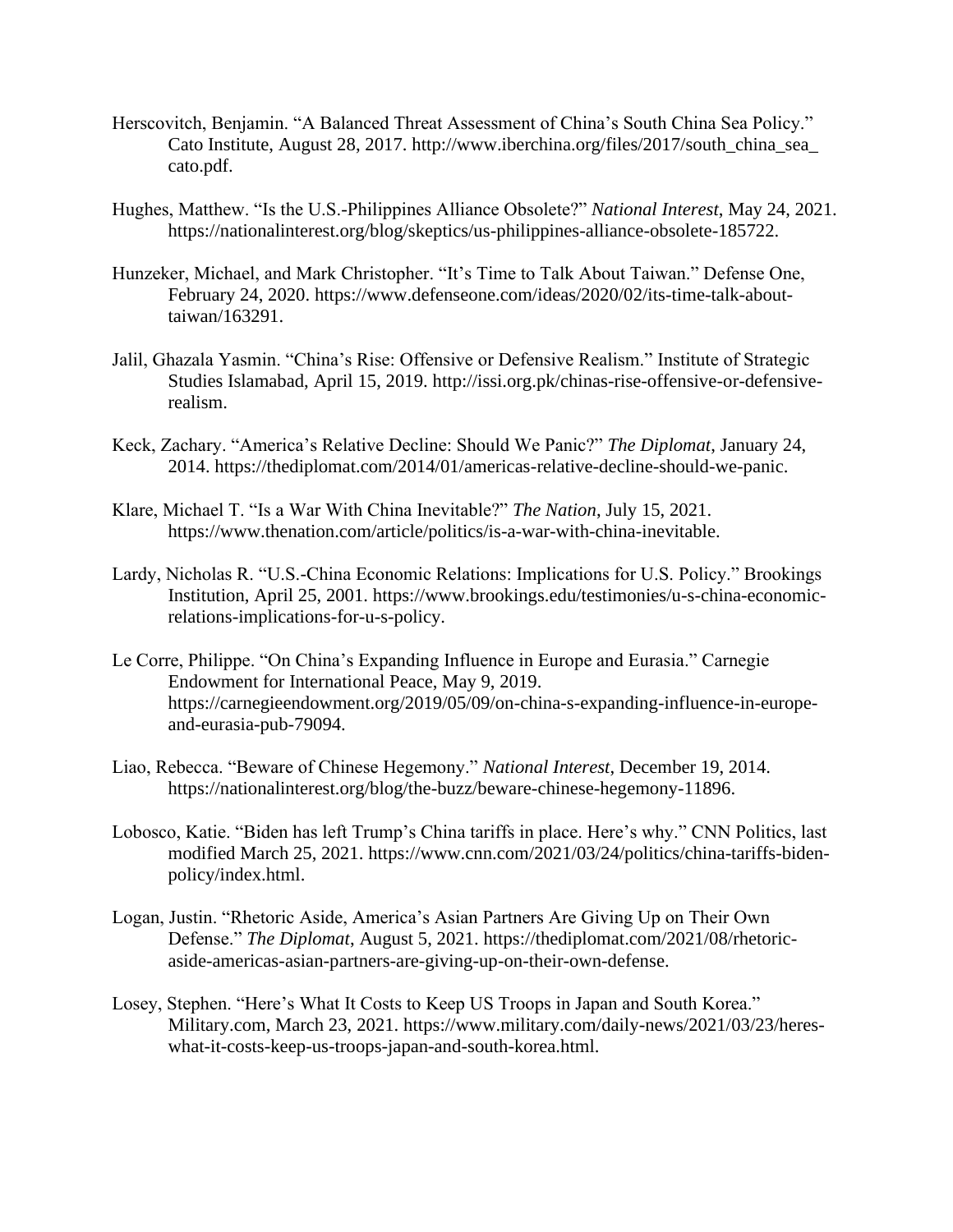- Morici, Peter. "Opinion: How to win the trade war with China." Market Watch, September 14, 2019. https://www.marketwatch.com/story/how-to-win-the-trade-war-with-china-2019- 09-03.
- Mullen, Andrew. "US-China trade war timeline: key dates and events since July 2018." *South China Morning Post*, August 29, 2021. https://www.scmp.com/economy/chinaeconomy/article/3146489/us-china-trade-war-timeline-key-dates-and-events-july-2018.
- Nephew, Richard. "China and economic sanctions: Where does Washington have leverage?" Brookings Institution, September 2019. https://www.brookings.edu/research/china-andeconomic-sanctions-where-does-washington-have-leverage.
- Nepomuceno, Priam. "Humanitarian, disaster ops training a must for PH." *Philippines News Agency*, March 1, 2019. https://www.pna.gov.ph/articles/1063301.
- Oh, Daniel. "US-Korea Military Alliance." Wilson Center, accessed September 7, 2021. https://digitalarchive.wilsoncenter.org/resource/modern-korean-history-portal/us-koreamilitary-alliance.
- Panda, Ankit. "What Is THAAD, What Does It Do, and Why Is China Mad About It?" *The Diplomat*, February 25, 2016. https://thediplomat.com/2016/02/what-is-thaad-what-doesit-do-and-why-is-china-mad-about-it.
- Panton, Michael A. "Politics, Practice and Pacifism: Revising Article 9 of the Japanese Constitution." *Asian-Pacific Law & Policy Journal* 11, no. 2 (2010): 167-172. http://blog.hawaii.edu/aplpj/files/2011/11/APLPJ\_11.2\_panton.pdf.
- Pillsbury, Michael. *The Hundred Year Marathon* (New York: St. Martin's Griffin, March 15, 2016). https://thehundredyearmarathon.com.
- Rovner, Joshua. "Ambiguity Is a Fact, Not a Policy." War on the Rocks, July 22, 2021. https://warontherocks.com/2021/07/ambiguity-is-a-fact-not-a-policy.
- Schiavenza, Matt. "How Humiliation Drove Modern Chinese History." *The Atlantic*, October 25, 2013. https://www.theatlantic.com/china/archive/2013/10/how-humiliation-drovemodern-chinese-history/280878.
- Sempa, Francis P. "The Case for Containing China." *The Diplomat*, June 29, 2019. https://thediplomat.com/2019/06/the-case-for-containing-china.
- Sen, Ashish Kumar. "It's Time for the U.S. To Rethink North Korea Policy." United States Institute of Peace, September 10, 2020. https://www.usip.org/publications/2020/09/itstime-us-rethink-north-korea-policy.